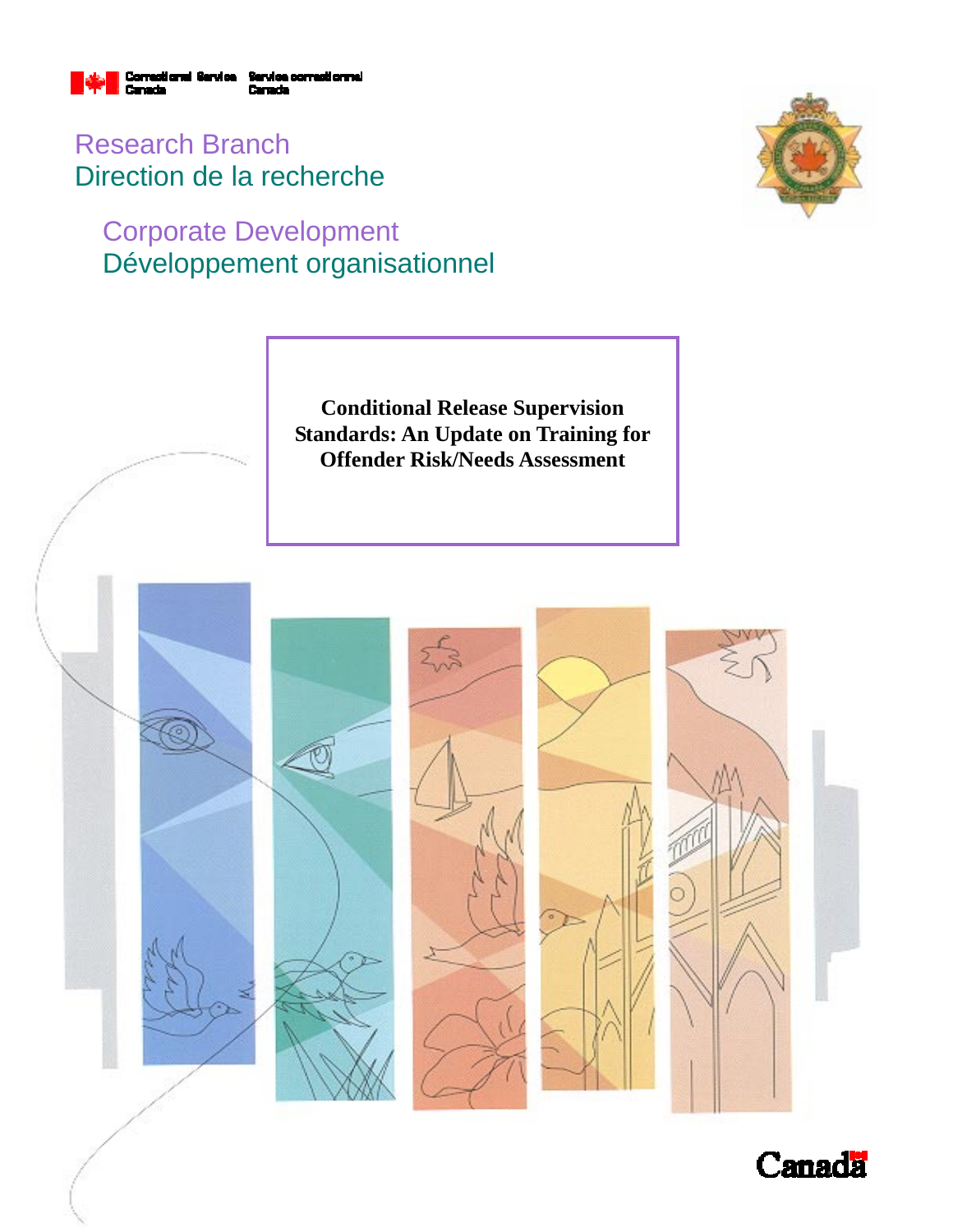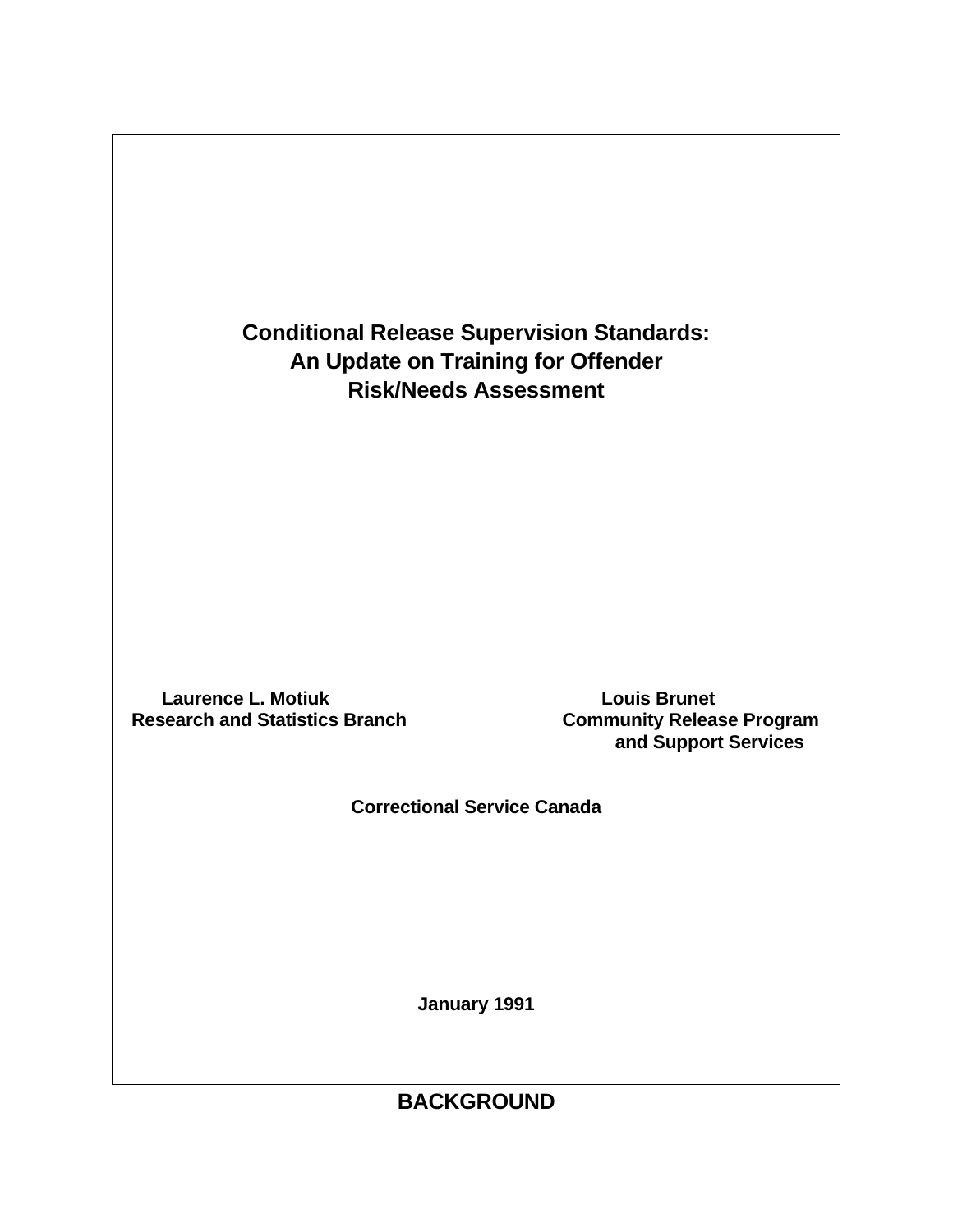In November 1986, a project proposal on standards for conditional release supervision was submitted to the Heads of Corrections at a meeting held in Toronto, Ontario. Subsequently, a project team was assembled in March, 1987 and had representation from both the Correctional Service of Canada (CSC) and the National Parole Board (NPB). In addition, a steering committee was formed which included the Commissioner and Deputy Commissioner of the CSC and the Chairman of the NPB.

A national conference was also held to identify key issues in the area of conditional release supervision. By June 1987, there had been a round of consultations regarding a draft working paper on conditional release supervision. Then, in May 1988, another round of consultations was held with respect to a draft set of standards for conditional release supervision (see below).

| <b>Section</b> | <b>Content</b>                                                               |  |
|----------------|------------------------------------------------------------------------------|--|
| 1              | Agency - Mission statement and services                                      |  |
| $\overline{2}$ | <b>Basic Policy Information</b>                                              |  |
| 3              | <b>Information Sharing</b>                                                   |  |
| 4              | Parole Supervisor - Selection, Training and Workload                         |  |
| 5              | Offender Assessment, Classification, Frequency of Contact                    |  |
| 6              | Case Planning                                                                |  |
| 7              | Case Conferencing and Documentation                                          |  |
| 8              | Initial and Ongoing Contact with the Offender and Others in the<br>Community |  |
| 9              | <b>Violation and Suspension</b>                                              |  |
| 10             | Police Liaison                                                               |  |
| 11             | 24 Hour Availability                                                         |  |
| 12             | <b>Agency Policies</b>                                                       |  |
| 13             | <b>Volunteers Who Provide Supervision Services</b>                           |  |
| 14             | <b>Offender Files</b>                                                        |  |
| 15             | <b>Community Services and Resources</b>                                      |  |

#### **Standards for Conditional Release Supervision**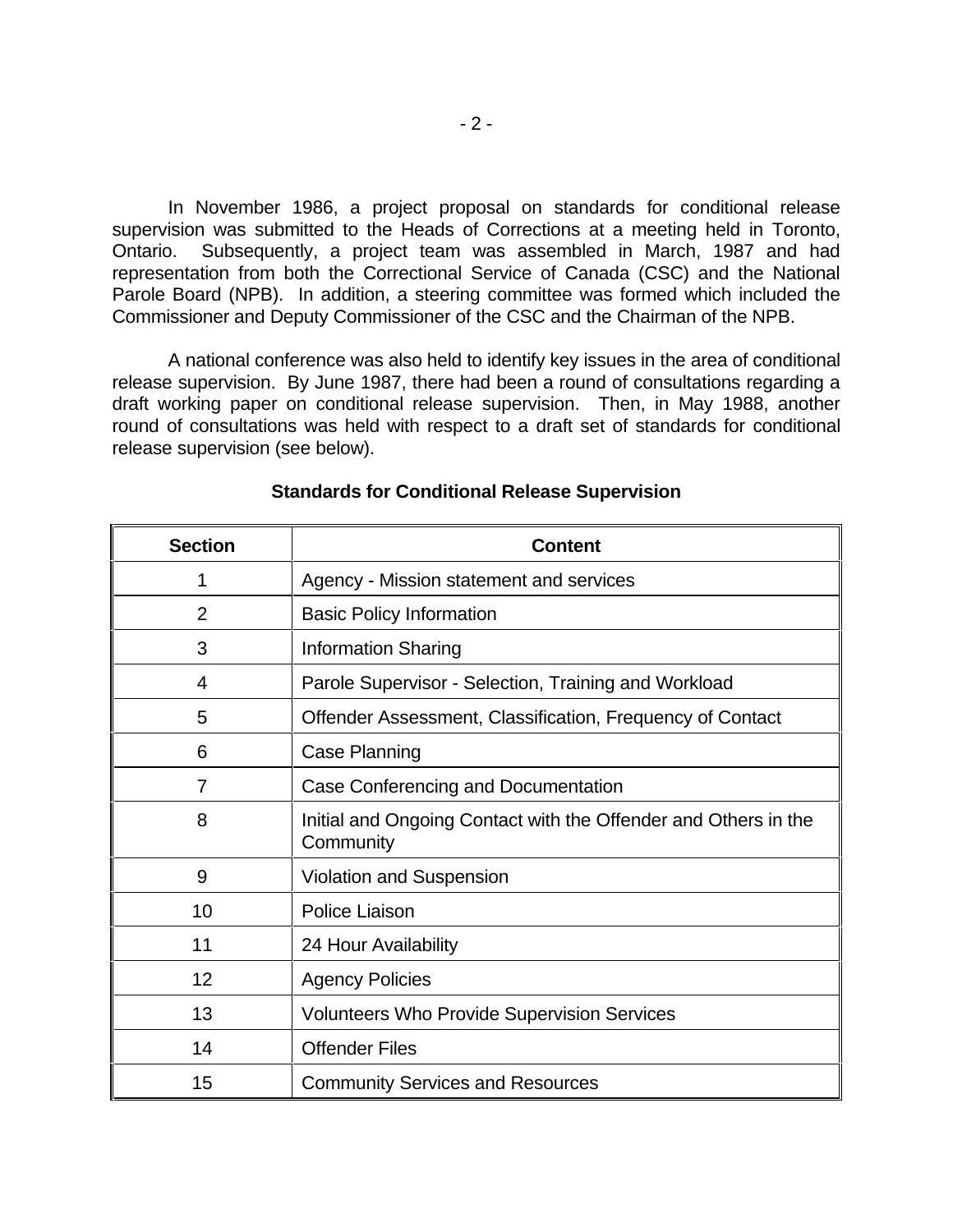Field testing of the new draft standards began across Canada in September 1988. By this time the Research Branch of CSC had become involved with the project team and together had developed a systematic approach to offender risk/needs assessment. This was done in order to fulfil one of the requirements (i.e., Section 5) of the new standards. In March 1989, the Executive Committee of the CSC approved a plan to implement the new standards for conditional release supervision across Canada. However, the implementation of Section 5 was delayed until January 1990 in order to finalize the classification instrument and set frequency of contact guidelines. In January 1990, the Executive Committee of CSC approved a new model of frequency of contact and training sessions on the new standards were held across Canada during March 1990.

#### **Training Format**

In order to proceed with the full implementation of the new standards for conditional release supervision, it was decided that a National Headquarters (NHQ) training team would conduct a series of one day professional development workshops across Canada. The training team consisted of representatives from the Division of Community Release Programs and Support Services and the Research Branch at NHQ.

A total of 17 training sessions were held at the following locations: Abbottsford, Vancouver, Victoria in the Pacific region; Winnipeg, Saskatoon, Calgary and Edmonton in the Prairies region; Moncton, Halifax and St. Johns Nfld. in the Atlantic Region; Quebec City and two locations in Montreal; and Toronto, Kingston, London and Ottawa in the Ontario region.

It was estimated that over 550 individuals participated in these professional development workshops. While the majority of those who participated in the training were CSC staff, there were trainees from other organizations such as: the Alberta Solicitor General, the Alberta Seventh Step Society, the Native Counselling Services of Alberta, the Elizabeth Fry Society, the John Howard Society, the Native Clan Organization, the St. Leonard's Society, the Salvation Army, and various halfway house associations.

As mentioned previously, each professional development workshop consisted of a one day long session. The content for the training workshops included the following:

a) background to the project;

b) history of frequency of contact;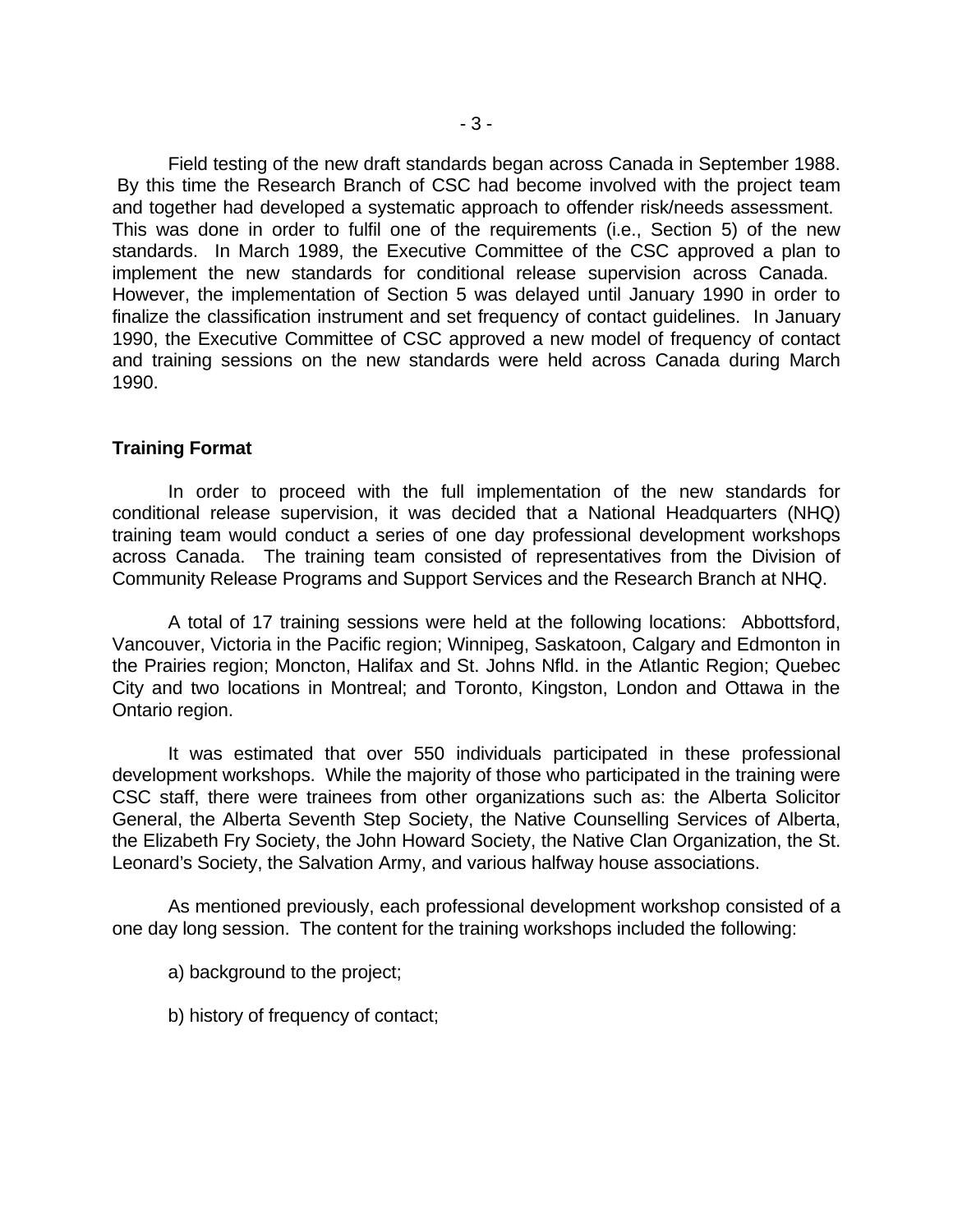c) research findings from the field test of the Community Risk/Needs Management Scale (Motiuk & Porporino, 1989);

d) an overview of the new standards for conditional release supervision;

e) clarification of exemptions and exceptions to the standards;

f) Section 5 of the standards;

g) hands-on training with the risk/needs assessment tool; and

h) feedback on results of assessment training.

A first objective of the professional development workshops was to ensure that there was a comprehensive understanding across Canada of Section 5 of the new standards for conditional release supervision (i.e., offender classification and frequency of contact). Secondly, we wanted to assist community case managers in meeting the guidelines for administering the Community Risk/Needs Management Scale. This later objective is the focus of the present paper.

## **Section 5 of the Standards**

Section 5 in the supervision standards documents stated the following: "Fundamental to effective classification of offenders for supervision is a systematic method of assessing the needs of the offender, the risk of re-offending, and any other factors which affect the offender's successful reintegration into the community. Effective classification also requires sound exercise of the parole supervisor's professional judgement. The frequency of contact with an offender shall be guided by this assessment and by the periodic reassessment of risk and needs."

### **Hands-on Training Exercises**

In the hands-on training exercises, we were attempting to establish an acceptable level of agreement amongst community case managers for frequency of contact decisions. For each of the workshops, this entailed two types of training exercises or two different approaches. One was an individual assessment of a practice case and the other was a group assessment of a different case. It was expected that the individual practice approach would equip the case managers with a thorough understanding of the Community Risk/Needs Management Scale assessment device. Then, by following this up with a group assessment, there would be not only a reinforcement of prior understanding but also a pooling of the available on-site professional expertise in assessing a particular case.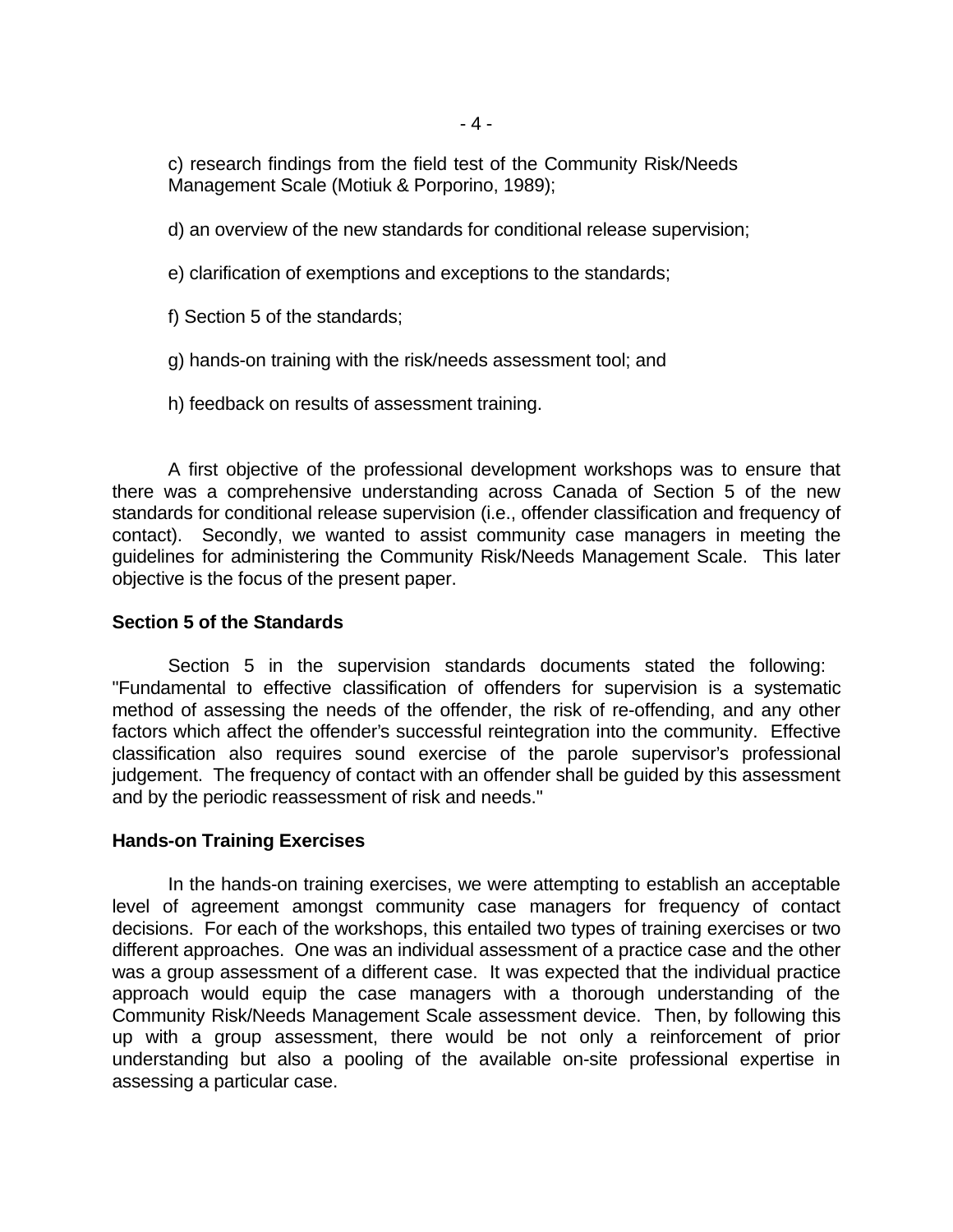After the training team had explained the mechanics of completing the Community Risk/Needs Management Scale (i.e., rating guidelines and assessment form), a number of practice cases were provided to trainees. These practice cases were drawn from actual case files with all of the personal identifiers carefully removed from the documentation. A total of eight sample cases were chosen at random in English and in French. The only criteria that was applied to the selection of a practice case was completeness of file documentation so as to allow for completion of the Community Risk/Needs Management Scale.

An individual practice case (i.e., Case #1) simply involved the trainee reviewing the file documentation provided, referring to the rating guidelines whenever necessary and completing the Community Risk/Needs Management Scale. A group practice case (i.e, Case #2) basically involved a number of trainees getting together, forming a working group, and after having reviewed the file documentation on a case, coming to a consensus on the various ratings required to formulate a risk/needs assessment

For example, in each of the training sites at least the following information was available in the practice cases: Finger Print Service Sheet, Statistical Information on Recidivism Scale, Forcefield Analysis of Needs, Criminal Profile Report, Progress Summary, National Parole Board Members Comments and Correctional Treatment Plan.

#### **Feedback of Results on Risk/Needs Assessments**

An integral component to any effective training exercise is the amount of feedback that participants receive while learning new tasks. While immediate assistance (i.e., clarification) was provided by the trainers whenever requested, another feedback approach used by the trainers was to compile, on site, the individual and group risk/needs ratings and display the results. This later approach served a number of useful training functions. First, it allowed one to establish the level of agreement amongst raters. Second, it provided a platform for discussion with respect to any major disagreements. Third, it gave the trainers a basis upon which to make comparisons across the various training sites. Finally, it provided some data on which a number of tentative conclusions could be drawn with respect to the overall implementation exercise.

A synopsis of the data gathered for all of the training sites is presented in Table 1. Of the 406 individuals who participated in the hands-on training exercises, 31.5% were from the Prairie region, 25.9% were from the Ontario region, 15.8% were from the Atlantic region, 14.5% were from the Pacific region and 12.3% were from the Quebec region. It should be noted that supervisory and support staff attending the workshops were not obliged to participate in the hands-on training exercises. Moreover, trainees were not obliged to give in the results.

### **Table 1: Distribution of Trainees by Site**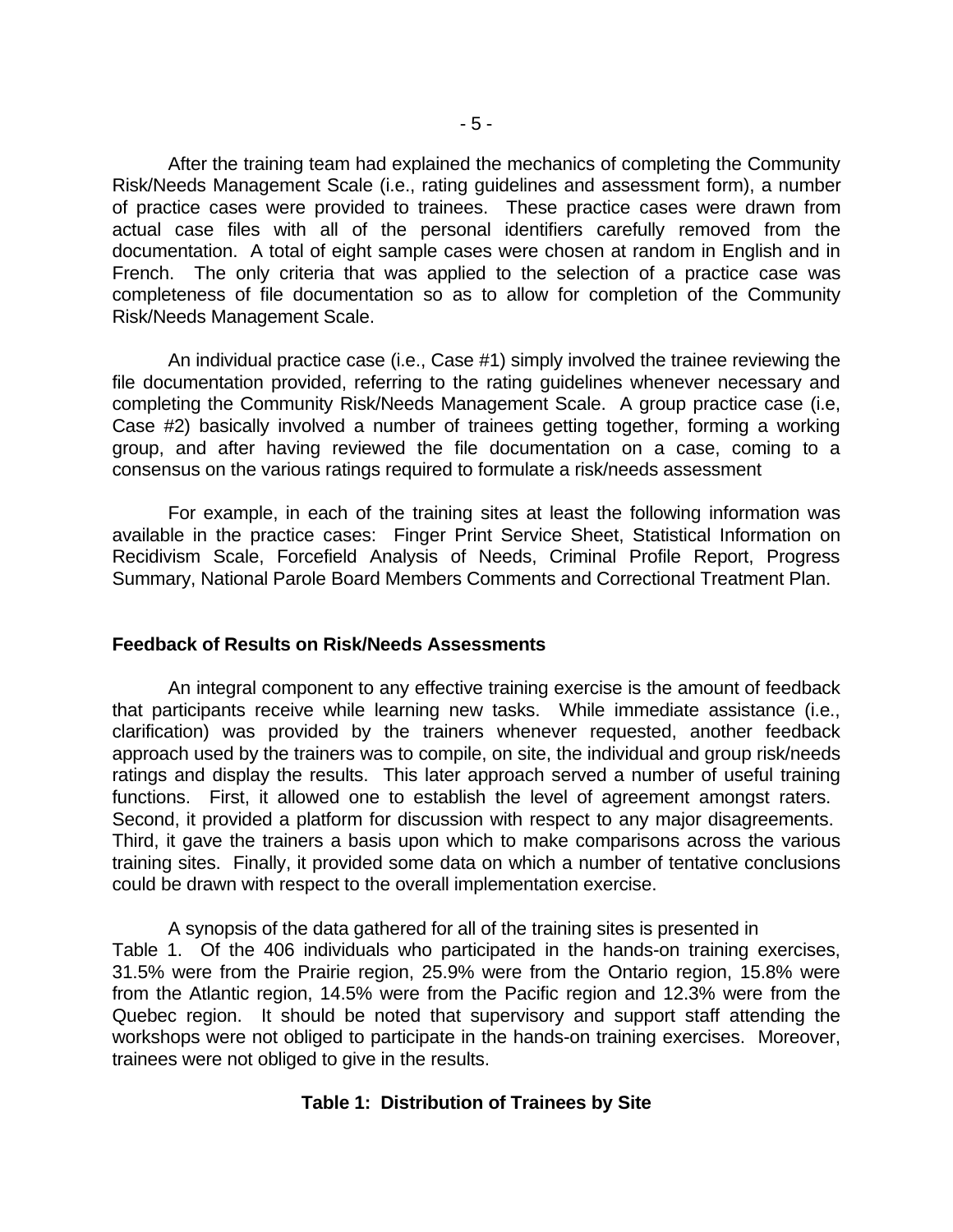| <b>Region</b>   | <b>Training Site</b>                                  | # of Trainees               | # of Groups                      |
|-----------------|-------------------------------------------------------|-----------------------------|----------------------------------|
| <b>Atlantic</b> | Moncton<br>Halifax<br>St. John's Nfld.                | 33<br>20<br>11              | 7<br>5<br>$\overline{2}$         |
|                 |                                                       | 64                          | 14                               |
| Quebec          | Quebec City<br><b>Montreal A</b><br><b>Montreal B</b> | 33<br>17                    |                                  |
|                 |                                                       | 50                          |                                  |
| <b>Ontario</b>  | Toronto<br>Kingston<br>London<br>Ottawa               | 47<br>18<br>31<br>9<br>105  | 6<br>6<br>$\,$ 6 $\,$<br>3<br>21 |
| <b>Prairies</b> | Winnipeg<br>Saskatoon<br>Calgary<br>Edmonton          | 23<br>38<br>38<br>29<br>128 | 6<br>6<br>6<br>6<br>24           |
| <b>Pacific</b>  | Abbottsford<br>Vancouver<br>Victoria                  | 23<br>22<br>14<br>59        | 4<br>$\overline{4}$              |
| <b>Total</b>    | 17                                                    | 406                         | 63                               |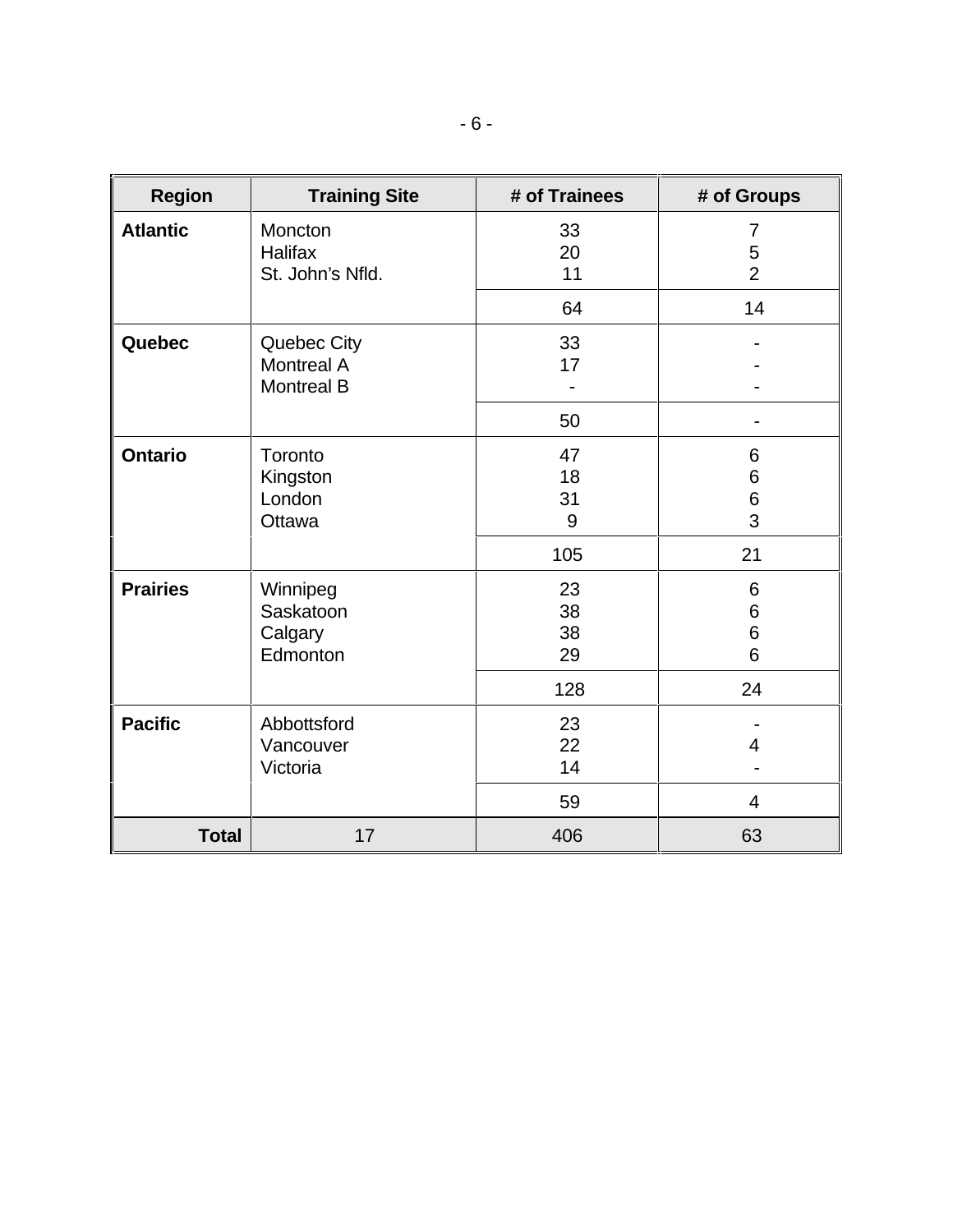In order to conduct the hands-on training exercises in both official languages, we sampled practice cases from a pool of available cases that were in English or French. Given the amount of file documentation that was required for completion of the offender risk/needs assessment, it was decided to use different case files that had been compiled in either one or the other official languages. Insofar as majority of risk/needs assessments had been completed on the English case files (88.8%), we will be reporting only this information. With regards to the data obtained in the Quebec region (N=50), it is available upon request.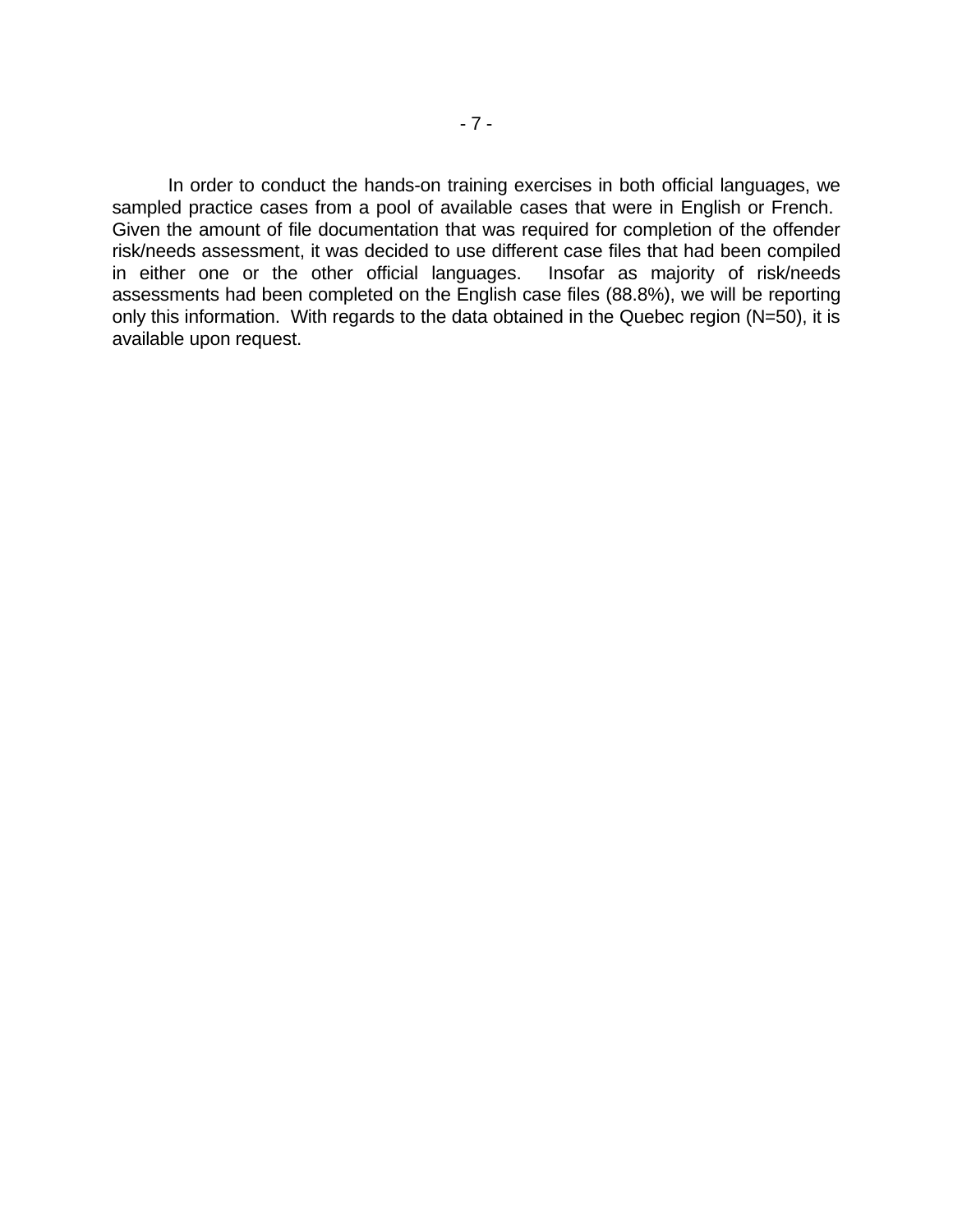## **Individual Assessments by Trainees: Case File #1**

#### **1. Criminal History Risk Level**

As Table 2 indicates, the vast majority of trainees (94.1%) participating in the hands-on training exercises assessed case file #1 as being 'high' criminal history risk. This finding serves to illustrate that by systematically reviewing file documentation for criminal history information (i.e., criminal record, National Parole decisions, Statistical Information for Recidivism scale scores, etc.), case managers can readily provide a criminal history risk rating on the same case with an acceptable level of agreement.

| <b>Risk Level</b> | # of Trainees | 07  |
|-------------------|---------------|-----|
| LOW               |               | 5.9 |
| <b>High</b>       | 335           | 94. |

**Table 2**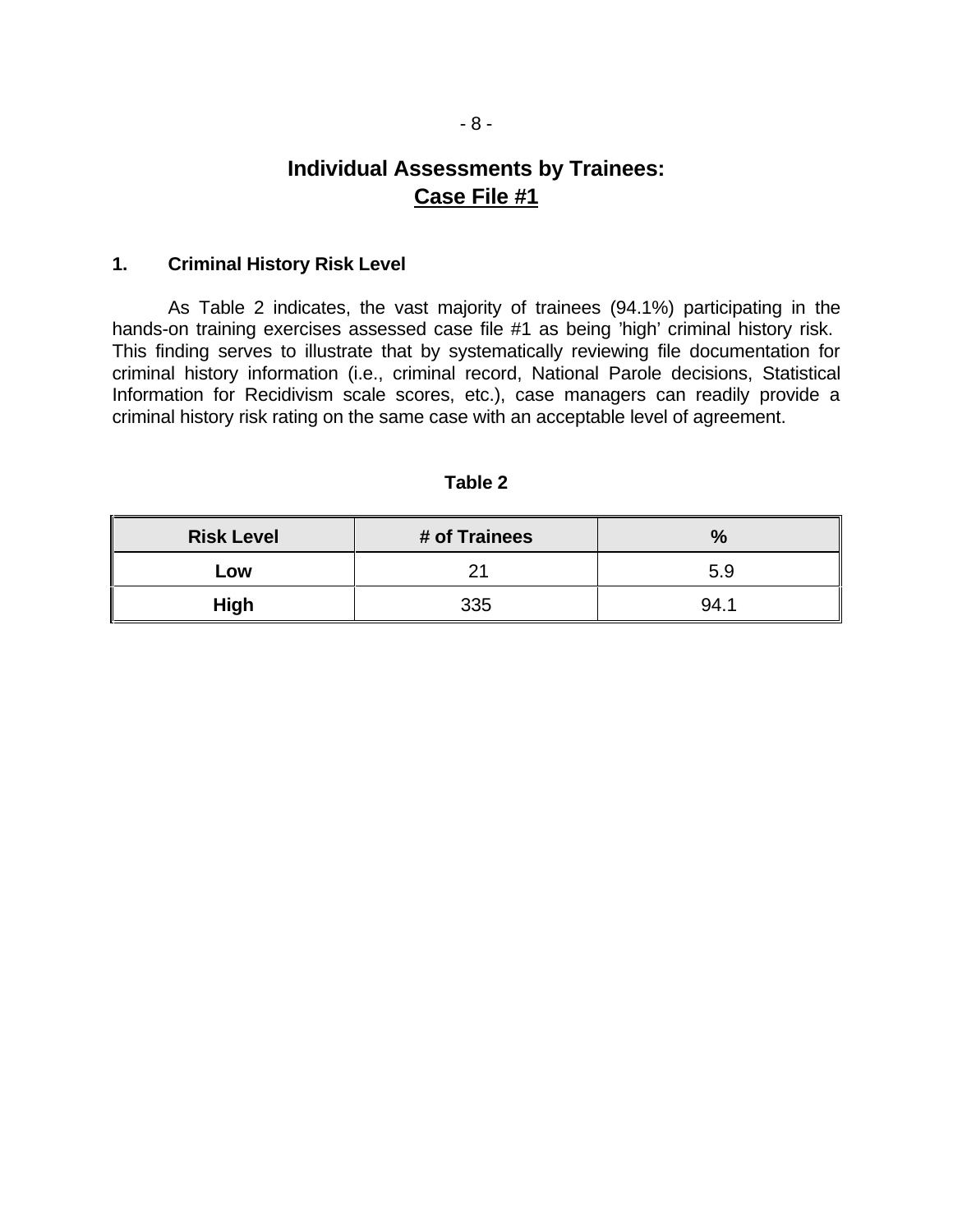#### **2. Case Needs Level**

In order to arrive at an "overall assessment of the offender's needs level", the trainees participating in the hands-on training exercise were instructed to simply compile their professional judgements of the case's needs (i.e., academic/vocational skills, employment pattern, etc.) into one of the three levels; 'low', 'medium', and 'high'.

Below, we present the manner in which the trainees were distributed according to their "overall" assessments of case needs levels. We note that the majority of trainees assessed the offender as a 'medium' needs level (63.2%). In contrast, 25.3% of trainees assessed the same offender as a 'high' needs level and 11.5% as a 'low' needs level. While the majority of trainees assessed the same offender as 'medium' needs, it is important to consider the 36.8% who provided ratings outside this category. The variability in professional ratings of this initial case serves to illustrate that further clarification of the need dimensions being assessed is critical before applying the scale.

| <b>Needs Level</b> | # of Trainees | $\%$ |
|--------------------|---------------|------|
| Low                | 41            | 11.5 |
| <b>Medium</b>      | 225           | 63.2 |
| <b>High</b>        | 90            | 25.3 |

**Table 3**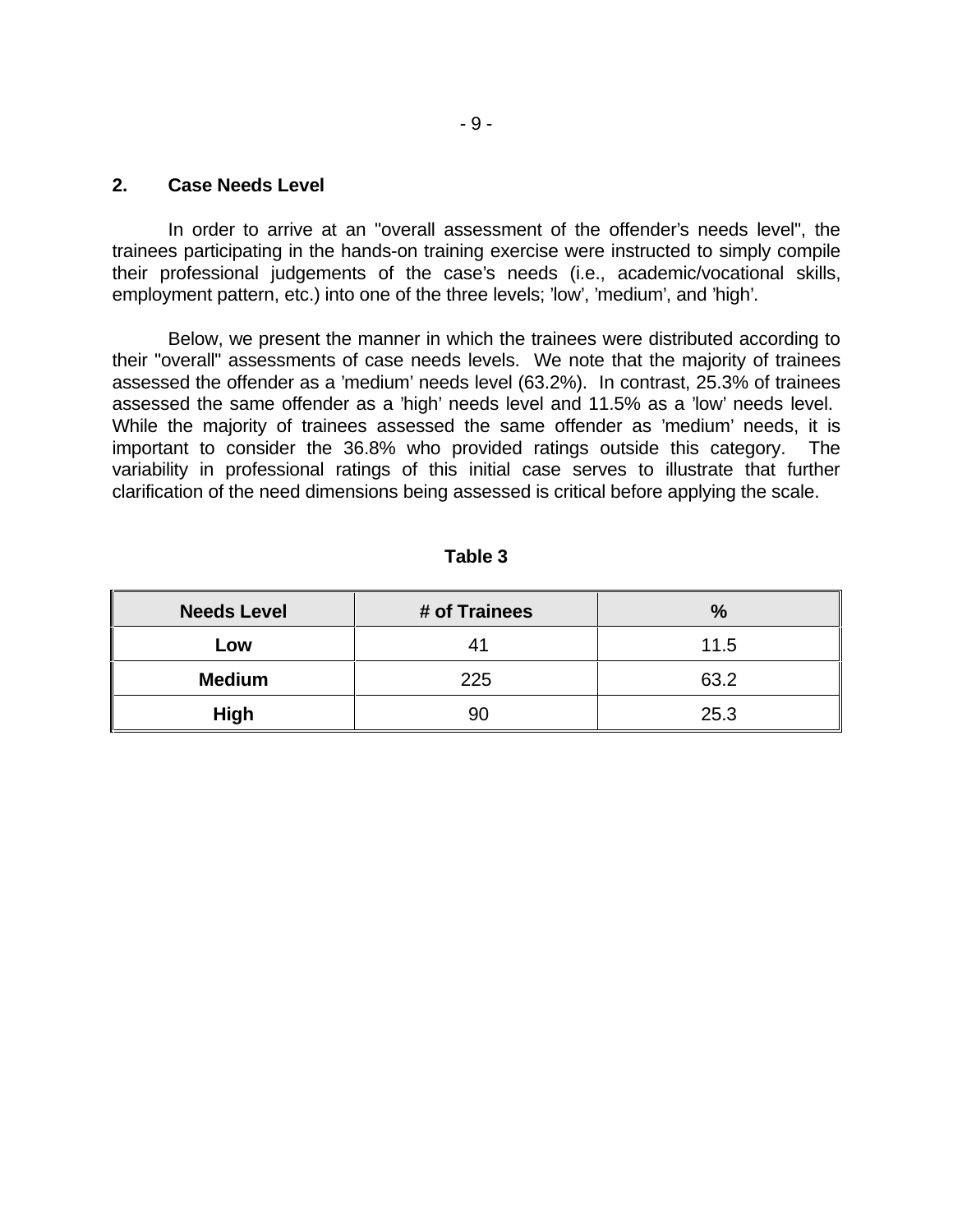#### **3. Identified Needs**

As previously mentioned, ratings on each need dimension were provided by the trainees with particular emphasis on the most recent contacts with the offender. These ratings (see Appendix A) were re-scored into a binary format (i.e., 0 or 1), indicating simply whether a particular need was either identified or not identified. For example, a need area (i.e., employment pattern) requiring "some need for improvement" or "considerable need for improvement" would be an identified need and scored as "1".

Table 4 shows the percentage of trainees who identified needs for Case File #1 using the Scale. As Table 4 shows, all of the need dimensions covered by the Scale were evidenced in the case. Notably, 86.8% of the trainees assessed the practice case as having a behavioral/emotional stability need, 68.3% of the trainees indicated that the case was experiencing an alcohol usage need, and 55.7% of the trainees noted that the offender has a marital/family relationships need.

| <b>Need Dimension</b>                 | # of Trainees | $\frac{9}{6}$ |
|---------------------------------------|---------------|---------------|
| <b>Academic/Vocational Skills</b>     | 32            | 9.2           |
| <b>Employment Pattern</b>             | 61            | 17.5          |
| <b>Financial Management</b>           | 152           | 44.1          |
| <b>Marital/Family Relationships</b>   | 192           | 55.7          |
| <b>Companions/Significant Others</b>  | 147           | 42.6          |
| Accommodation                         | 31            | 9.2           |
| <b>Behavioral/Emotional Stability</b> | 296           | 86.8          |
| <b>Alcohol Usage</b>                  | 235           | 68.3          |
| Drug Usage                            | 14            | 4.1           |
| <b>Mental Ability</b>                 | 76            | 21.8          |
| Health                                | 6             | 1.7           |
| Attitude                              | 67            | 19.5          |

### **Table 4: Percentage of Trainees Identifying Needs**

### **4. Number of Identified Needs**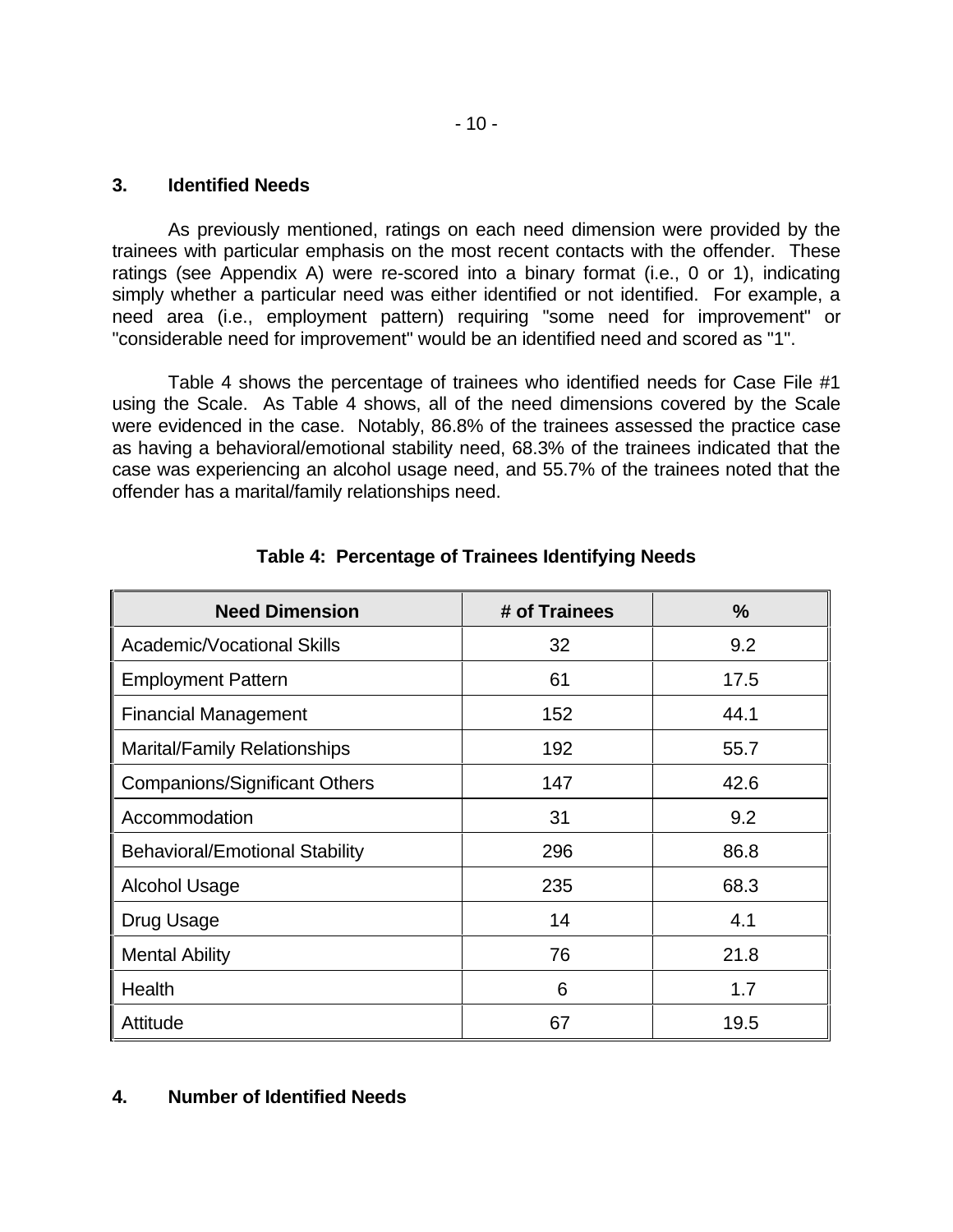With respect to the total number of identified needs, Table 5 presents the percentage distribution of identified needs total scores (i.e., multi-need case). We note that 95.5% of the trainees assessed the case as having at least one identified need, 87.2% as having at least two identified needs, and 72.4% as having at least three identified needs on conditional release. Interestingly, 4.5% of the trainees assessed the practice case as having no identified needs.

| # of Identified<br><b>Needs</b> | # of Trainees  | <b>Percent</b> | <b>Cumulative</b><br><b>Percent</b> |
|---------------------------------|----------------|----------------|-------------------------------------|
| $\overline{0}$                  | 16             | 4.5            | 4.5                                 |
| 1                               | 29             | 8.2            | 12.8                                |
| $\overline{2}$                  | 52             | 14.8           | 27.6                                |
| 3                               | 66             | 18.8           | 46.3                                |
| $\overline{4}$                  | 81             | 23.0           | 69.3                                |
| 5                               | 51             | 14.5           | 83.8                                |
| 6                               | 23             | 6.5            | 90.3                                |
| $\overline{7}$                  | 22             | 6.3            | 96.6                                |
| 8                               | $\overline{4}$ | 1.1            | 97.7                                |
| 9                               | 6              | 1.7            | 99.4                                |
| 10                              | 1              | 0.3            | 99.7                                |
| 11                              | 1              | 0.3            | 100.0                               |

## **Table 5: Percentage Distribution of Identified Needs Total Score**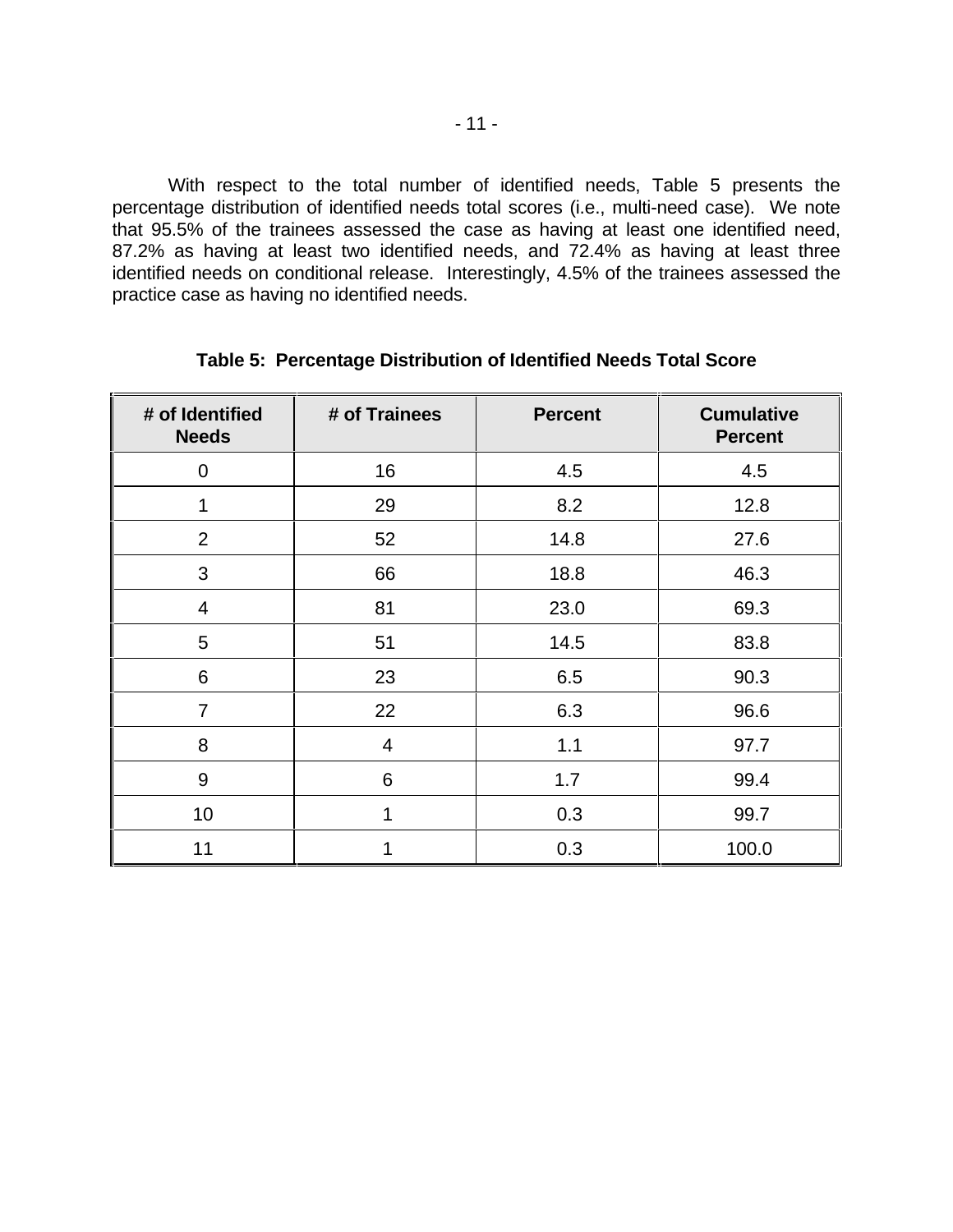### **5. Risk/Needs Classification**

Table 6 presents the percentage distribution of combined risk/needs levels for each training site. It can be seen from the results that when criminal history risk and case needs are combined, the majority of trainees (59.0%) assessed the sample case as highrisk/medium-need.

| <b>Region</b>   | <b>Site</b>                                  |                                 | Low Risk                          |                                 |                                      | <b>High Risk</b>                     |                                      |
|-----------------|----------------------------------------------|---------------------------------|-----------------------------------|---------------------------------|--------------------------------------|--------------------------------------|--------------------------------------|
|                 |                                              | <b>L-Need</b>                   | <b>M-Need</b>                     | <b>H-Need</b>                   | <b>L-Need</b>                        | <b>M-Need</b>                        | <b>H-Need</b>                        |
| <b>Atlantic</b> | Moncton<br><b>Halifax</b><br>St. John's      | 0.0<br>0.0<br>0.0<br>0.0        | 3.0<br>0.0<br>0.0<br>1.6          | 0.0<br>0.0<br>0.0<br>0.0        | 6.1<br>10.0<br>0.0<br>6.3            | 57.6<br>60.0<br>81.8<br>62.5         | 33.3<br>30.0<br>18.2<br>29.7         |
| <b>Ontario</b>  | Toronto<br>Kingston<br>London<br>Ottawa      | 0.0<br>0.0<br>0.0<br>0.0<br>0.0 | 10.6<br>11.1<br>3.2<br>0.0<br>7.6 | 0.0<br>0.0<br>0.0<br>0.0<br>0.0 | 8.5<br>0.0<br>25.8<br>0.0<br>11.4    | 57.4<br>72.2<br>54.8<br>55.6<br>59.1 | 23.4<br>16.7<br>16.1<br>44.4<br>21.9 |
| <b>Prairies</b> | Winnipeg<br>Saskatoon<br>Calgary<br>Edmonton | 0.0<br>0.0<br>0.0<br>3.4<br>0.8 | 4.3<br>0.0<br>2.6<br>3.4<br>2.3   | 0.0<br>7.9<br>0.0<br>0.0<br>2.3 | 34.8<br>13.2<br>10.5<br>10.3<br>15.6 | 43.5<br>47.4<br>73.7<br>48.3<br>54.7 | 17.4<br>31.6<br>13.2<br>34.5<br>24.2 |
| <b>Pacific</b>  | Abbotsford<br>Vancouver<br>Victoria          | 0.0<br>0.0<br>0.0<br>0.0        | 4.3<br>9.1<br>0.0<br>5.1          | 4.3<br>0.0<br>7.1<br>3.4        | 8.7<br>4.5<br>7.1<br>6.8             | 56.5<br>81.8<br>50.0<br>64.4         | 26.1<br>4.5<br>35.7<br>20.3          |
| <b>Total</b>    | 14                                           | 0.3                             | 4.2                               | 1.4                             | 11.2                                 | 59.0                                 | 23.9                                 |

**Table 6: Distribution of Trainee Classifications by Site**

**Note: L-Need = Low Need; M-Need = Medium Need; H-Need = High Need**

## **6. Frequency of Contact**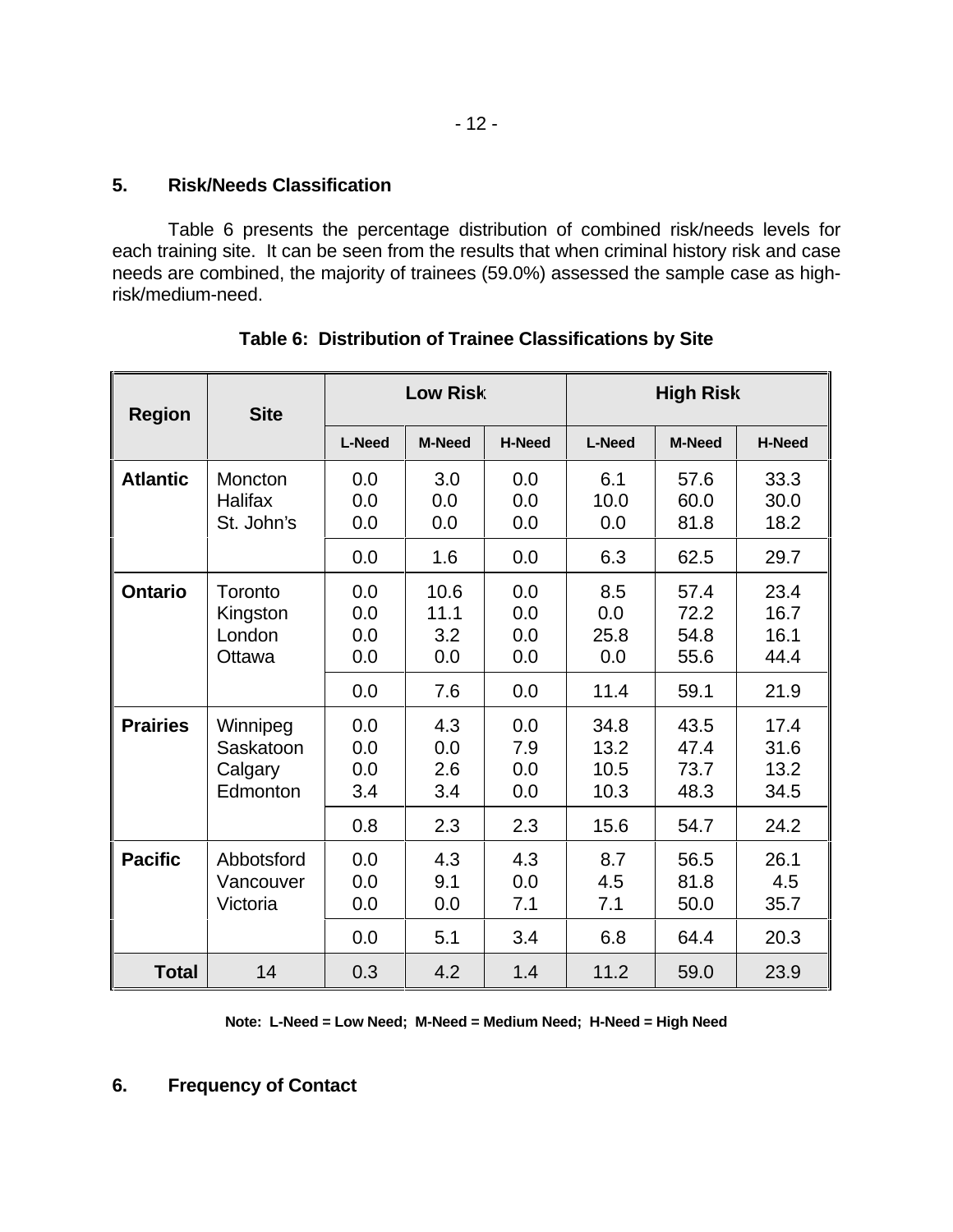In moving towards the goal of establishing a frequency of contact decision for the practice case, the combined risk/needs ratings were set against the agreed upon minimum contact rates that were approved by the CSC Executive Committee. In Table 7, we show the overall percentage of cases within the three frequency of contact rate groupings (i.e., 1x/month, 2x/month and 4x/month). As expected, the majority of trainees (95.5%) would have the practice case report at least four times monthly.

| <b>Frequency of Contact</b> |     | $\%$ |
|-----------------------------|-----|------|
| 1 x Month                   |     | 0.3  |
| 2 x Month                   | 15  | A 2  |
| 4 x Month                   | 340 | 95.5 |

#### **Table 7**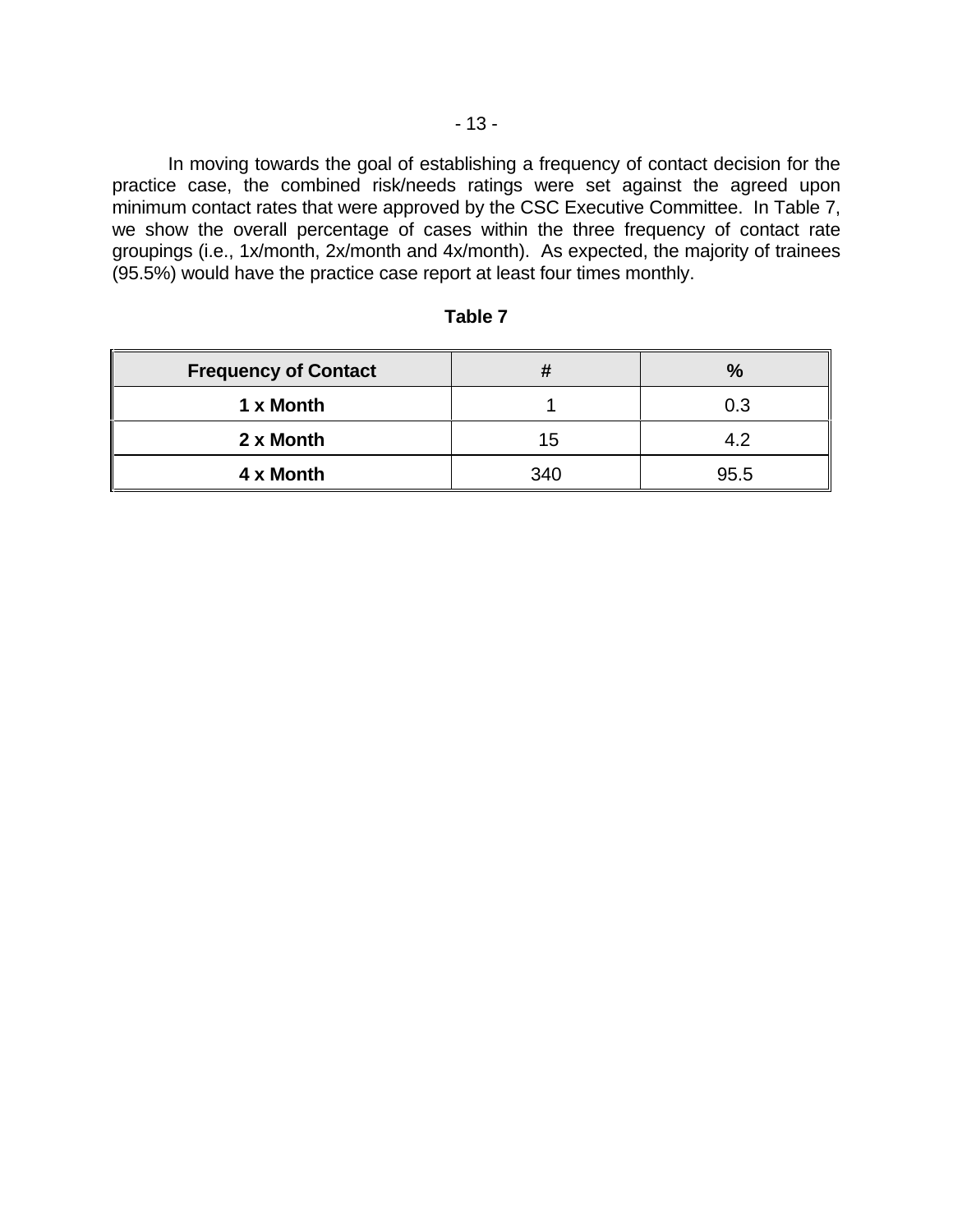## **Group Assessments by Trainees: Case File #2**

#### **1. Criminal History Risk Level**

In Table 8 we present the criminal history risk ratings that were derived from group assessments for a practice case. As Table 8 clearly shows, the majority of groups (95.5%) participating in the hands-on training exercises assessed Case File #2 as being 'high' criminal risk level.

| ΙOΙ<br>ľ e |  |
|------------|--|
|------------|--|

| <b>Risk Level</b> | # of Groups | $\mathbf{0}$ |
|-------------------|-------------|--------------|
| Low               |             | 4.8          |
| <b>High</b>       | 60          | 95.2         |

#### **2. Case Needs Level**

Table 9 illustrates the manner in which trainee groups were distributed according to assessments of case needs level. We note that the majority of groups assessed the same offender as a 'high' needs level (81.0%). On the other hand, 19.0% of groups assessed the same offender as a 'medium' needs level. Of special note, none of the groups assessed the practice case as a 'low' needs level. It would appear that higher levels of agreement across training sites can be achieved by a consensus approach.

| I<br>I0<br>. . |  |
|----------------|--|
|----------------|--|

| <b>Needs Level</b> | # of Groups | %    |
|--------------------|-------------|------|
| Low                |             | 0.0  |
| <b>Medium</b>      | イク          | 19.0 |
| <b>High</b>        | 51          | 81.0 |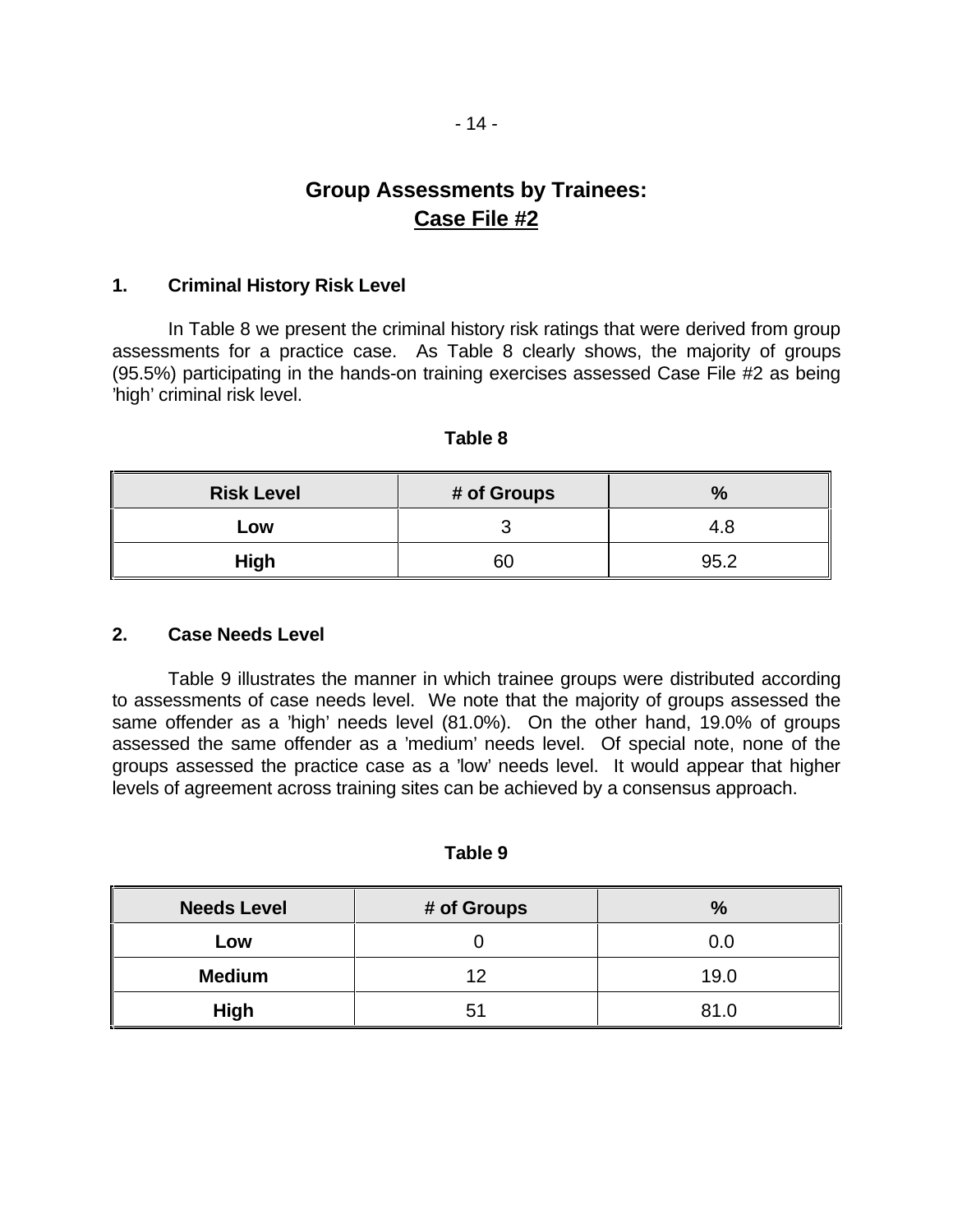#### **3. Identified Needs**

In Table 10, we show the percentage distribution of groups who had identified needs for Case File #2 using the Scale. As before, these ratings (see Appendix B) were re-scored into a binary format (i.e., 0 or 1), indicating simply whether a particular need was either identified or not identified. Again, all of the need dimensions that were covered by the Scale were evidenced in the case. While 98.4% of the groups assessed the practice case as having a behavioral/emotional stability need, nearly 95% of the groups found that the case was experiencing a marital/family relationships need. Interestingly, 84.1% of the groups assessed the practice case as having a financial management need.

| <b>Need Dimension</b>                 | # of Groups    | #    |
|---------------------------------------|----------------|------|
| Academic/Vocational Skills            | 34             | 54.8 |
| <b>Employment Pattern</b>             | 32             | 50.8 |
| <b>Financial Management</b>           | 53             | 84.1 |
| <b>Marital/Family Relationships</b>   | 60             | 95.2 |
| <b>Companions/Significant Others</b>  | 16             | 25.4 |
| Accommodation                         | 11             | 17.7 |
| <b>Behavioral/Emotional Stability</b> | 62             | 98.4 |
| <b>Alcohol Usage</b>                  | $\overline{2}$ | 3.2  |
| Drug Usage                            | 13             | 20.6 |
| <b>Mental Ability</b>                 | 16             | 25.4 |
| Health                                | 16             | 26.2 |
| Attitude                              | 27             | 42.9 |

**Table 10: Percentage of Groups Identifying Needs**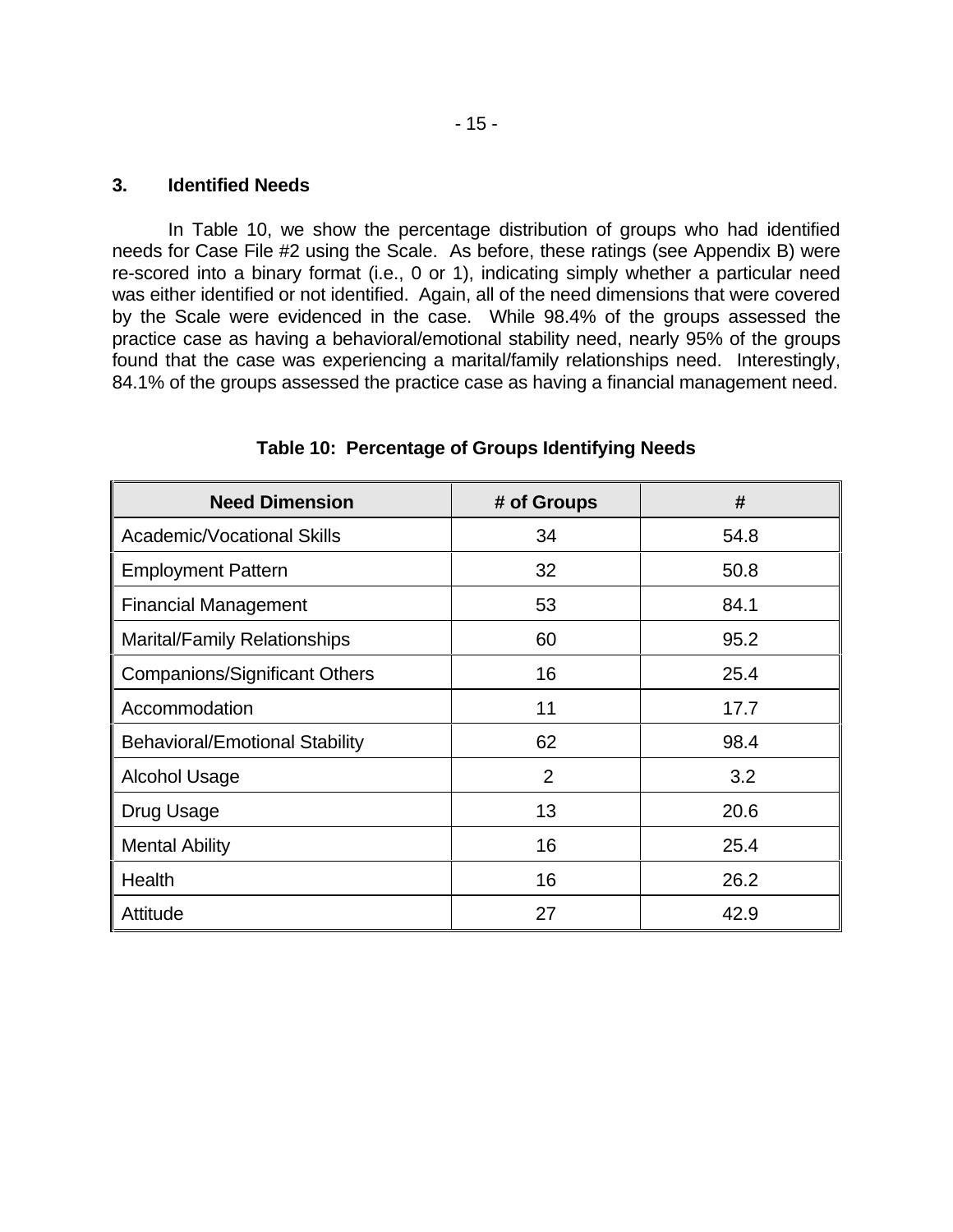#### **4. Number of Identified Needs**

For the total number of identified needs, Table 11 presents the percentage distribution of identified needs total scores. We note that 100% of the groups assessed the case as having at least one identified need, 98.4% as having at least two identified needs, and 95.2% as having at least three identified needs on conditional release.

| # of Identified Needs | # of Groups | <b>Percent</b> | <b>Cumulative</b><br><b>Percent</b> |
|-----------------------|-------------|----------------|-------------------------------------|
| $\overline{0}$        | $\Omega$    | 0.0            | 0.0                                 |
| 1                     | 1           | 1.6            | 1.6                                 |
| $\overline{2}$        | 2           | 3.2            | 4.8                                 |
| 3                     | 8           | 12.7           | 17.5                                |
| $\overline{4}$        | 8           | 12.7           | 30.2                                |
| 5                     | 16          | 25.4           | 55.6                                |
| 6                     | 9           | 14.3           | 69.8                                |
| 7                     | 11          | 17.5           | 87.3                                |
| 8                     | 3           | 4.8            | 92.1                                |
| 9                     | 4           | 6.3            | 98.4                                |
| 10                    |             | 1.6            | 100.0                               |

**Table 11: Percentage Distribution of Identified Needs Total Scores**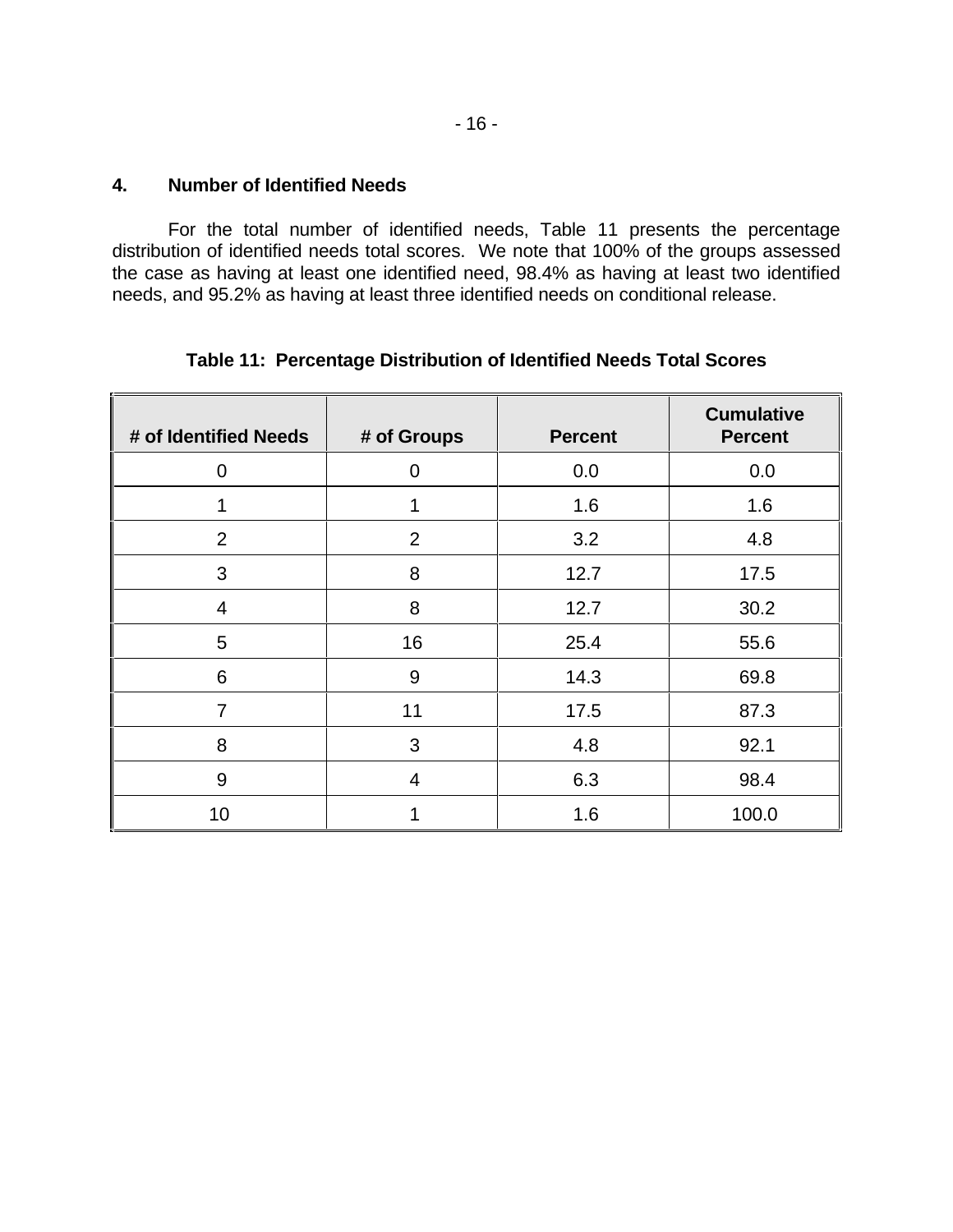In Table 12, we present the percentage distribution of the group assessed risk/needs levels for each training site. It can be seen from the results that when risk/needs level are combined, the majority of groups (77.8%) assessed the sample case as high-risk/high-need.

| <b>Region</b>   | <b>Site</b>                                  | Low Risk                 |                                  |                            | <b>High Risk</b>         |                             |                               |
|-----------------|----------------------------------------------|--------------------------|----------------------------------|----------------------------|--------------------------|-----------------------------|-------------------------------|
|                 |                                              | <b>L-Need</b>            | <b>M-Need</b>                    | <b>H-Need</b>              | <b>L-Need</b>            | <b>M-Need</b>               | H-Need                        |
| <b>Atlantic</b> | Moncton<br><b>Halifax</b><br>St. John's      | 0.0<br>0.0<br>0.0        | 0.0<br>0.0<br>0.0                | 0.0<br>0.0<br>0.0          | 0.0<br>0.0<br>0.0        | 0.0<br>0.0<br>0.0           | 100.0<br>100.0<br>100.0       |
|                 |                                              | 0.0                      | 0.0                              | 0.0                        | 0.0                      | 0.0                         | 100.0                         |
| <b>Ontario</b>  | Toronto<br>Kingston<br>London<br>Ottawa      | 0.0<br>0.0<br>0.0<br>0.0 | 0.0<br>0.0<br>0.0<br>0.0         | 0.0<br>0.0<br>0.0<br>0.0   | 0.0<br>0.0<br>0.0<br>0.0 | 33.3<br>50.0<br>33.3<br>0.0 | 66.7<br>50.0<br>66.7<br>100.0 |
|                 |                                              | 0.0                      | 0.0                              | 0.0                        | 0.0                      | 33.3                        | 66.7                          |
| <b>Prairies</b> | Winnipeg<br>Saskatoon<br>Calgary<br>Edmonton | 0.0<br>0.0<br>0.0<br>0.0 | 0.0<br>16.7<br>0.0<br>0.0<br>4.2 | 0.0<br>16.7<br>0.0<br>16.7 | 0.0<br>0.0<br>0.0<br>0.0 | 16.7<br>16.7<br>0.0<br>16.7 | 83.3<br>50.0<br>100.0<br>66.7 |
| <b>Pacific</b>  | Abbotsford<br>Vancouver<br>Victoria          | 0.0<br>0.0               | 0.0                              | 8.3<br>0.0                 | 0.0<br>0.0               | 12.5<br>25.0                | 75.0<br>75.0                  |
|                 |                                              | 0.0                      | 0.0                              | 0.0                        | 0.0                      | 25.0                        | 75.0                          |
| <b>Total</b>    | 14                                           | 0.0                      | 1.6                              | 3.2                        | 0.0                      | 17.5                        | 77.8                          |

**Table 12: Distribution of Trainee Classifications by Site**

**Note: L-Need = Low Need; M-Need = Medium Need; H-Need = High Need**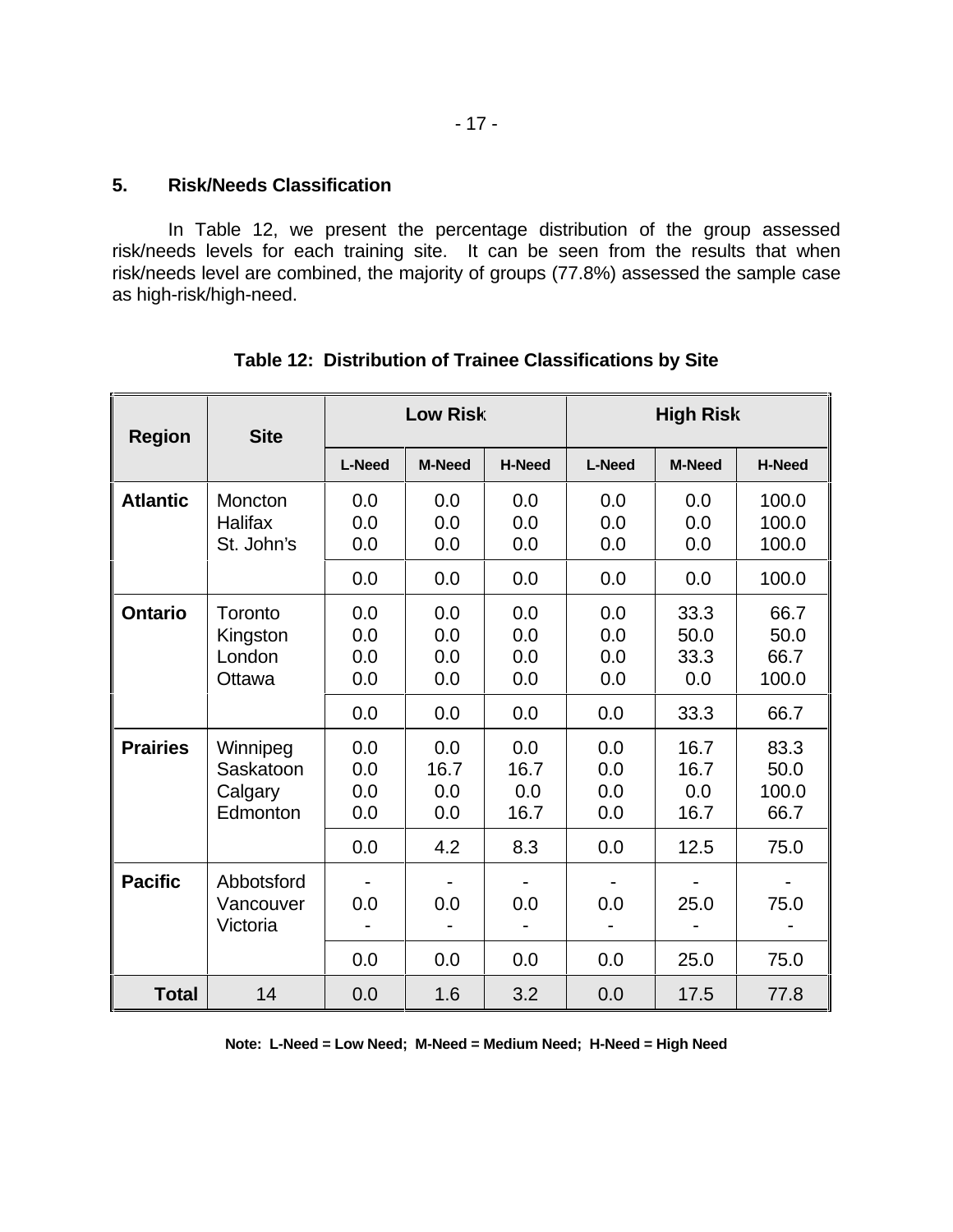The frequency of contact rates for the group assessments of risk/needs are presented in Table 13. As Table 13 shows, the majority of trainees (98.4%) would have had the practice case report at least four times a month.

## **Table 13: Frequency of Contact by Group Assessments**

| <b>Frequency of Contact</b> |    | %    |
|-----------------------------|----|------|
| 1 x Month                   |    | 0.0  |
| 2 x Month                   |    | 1.6  |
| 4 x Month                   | ຂາ | 98.4 |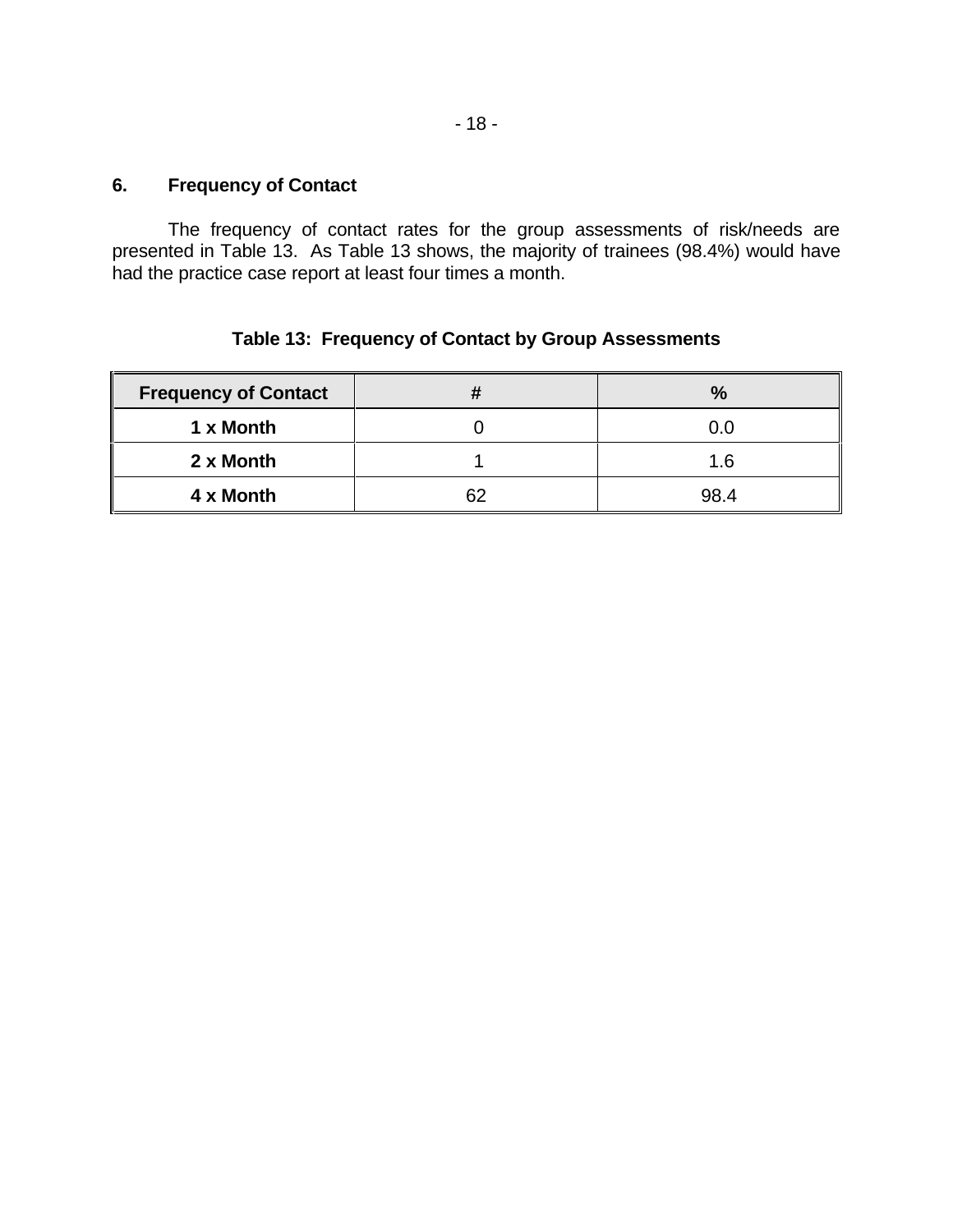## **SUMMARY**

Overall, the results of the hands-on training exercise indicate that systematic assessments has practical utility for case managers working with offenders in the community. The following provides a summary of the major findings:

- 1) The hands-on training exercises confirmed the ability of community case managers to apply the Community Risk/Needs Management Scale as a systematic method for assessing the needs of offenders, the risk of reoffending and any other factor that might affect the successful adjustment of an offender into the community.
- 2) The results of the practice case assessments demonstrated acceptable levels of agreement amongst case managers when assessing the same case for the first time using the Community Risk/Needs Management Scale with respect to frequency of contact considerations.
- 3) The variability in case needs level ratings at the different training sites point to a need for clarification of the various needs dimensions being assessed with training and reference to the guidelines.
- 4) A combination of individual and group practice exercises can result in improved levels of agreement amongst case managers for risk/needs ratings.

Thus, it appears that throughout the hands-on training exercises there was considerable agreement among trainees regarding the supervision requirements of particular cases. More importantly, the training on systematic offender assessment resulted in the implementation of Section 5 of the conditional release supervision standards across federal corrections.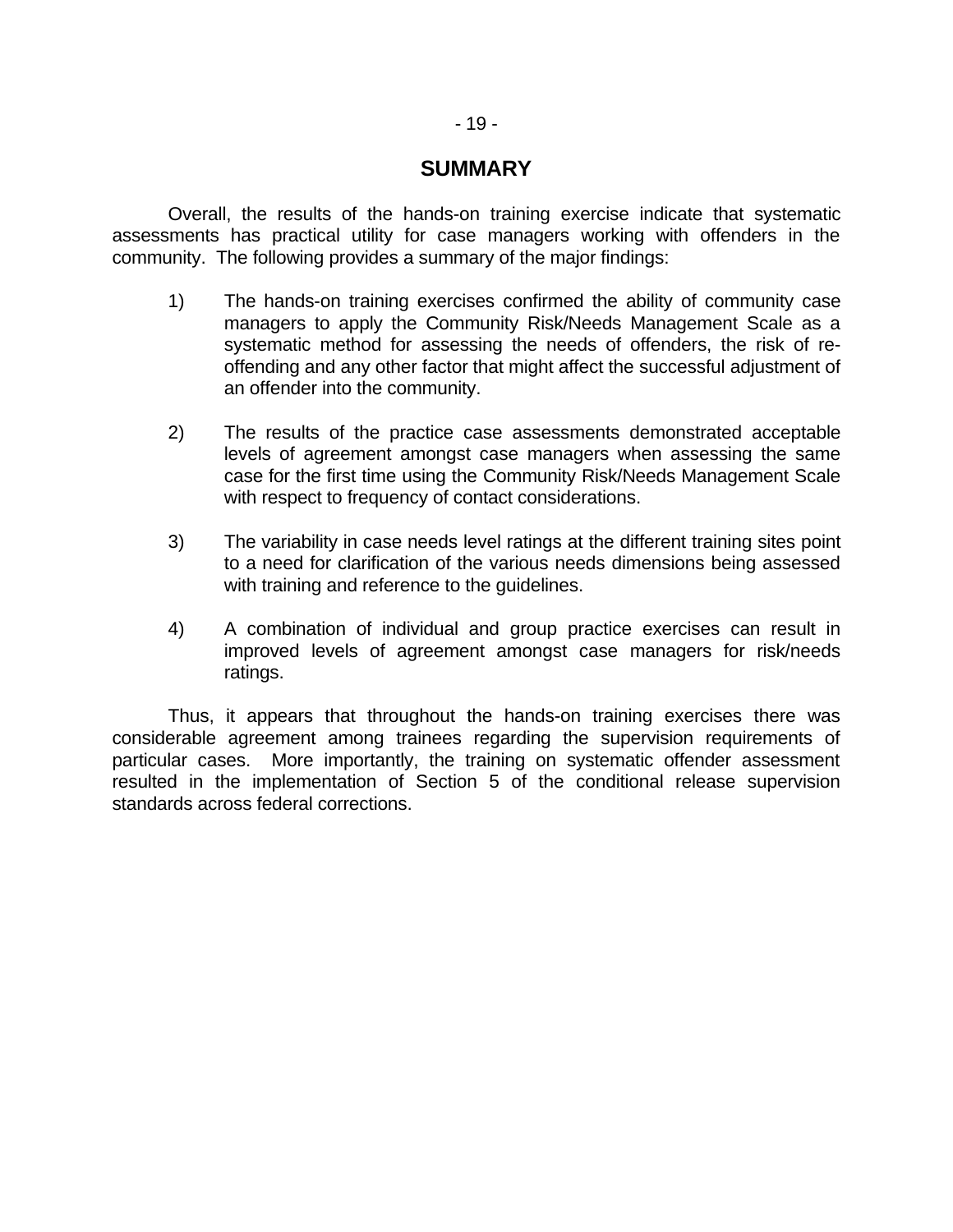## **APPENDIX A:**

## **Individualized Trainee Ratings of Need Areas: Case File #1**

| <b>Need Dimension</b>                        | <b>Factors</b><br>seen as an<br>asset to<br>community<br>adjustment | No immediate<br>need for<br>improvement | Some need<br>for<br>improvement | <b>Considerable</b><br>need for<br>improvement |
|----------------------------------------------|---------------------------------------------------------------------|-----------------------------------------|---------------------------------|------------------------------------------------|
| Academic/<br><b>Vocational Skills</b>        |                                                                     | 90.8                                    | 8.6                             | 0.6                                            |
| Employment<br>Pattern                        | 23.0                                                                | 59.5                                    | 17.0                            | 0.6                                            |
| Financial<br>Management                      | 4.9                                                                 | 51.0                                    | 35.4                            | 8.7                                            |
| Marital/Family<br>Relationships              | 8.4                                                                 | 35.9                                    | 31.6                            | 24.1                                           |
| Companions/<br><b>Significant Others</b>     | 6.1                                                                 | 51.3                                    | 37.7                            | 4.9                                            |
| Accommodation                                | 11.6                                                                | 79.2                                    | 9.3                             | 0.0                                            |
| Behavioral/<br>Emotional<br><b>Stability</b> |                                                                     | 13.2                                    | 51.9                            | 34.9                                           |
| <b>Alcohol Usage</b>                         |                                                                     | 31.7                                    | 7.6                             | 60.8                                           |
| Drug Usage                                   |                                                                     | 95.9                                    | 2.1                             | 2.1                                            |
| <b>Mental Ability</b>                        |                                                                     | 78.2                                    | 20.9                            | 0.9                                            |
| <b>Health</b>                                |                                                                     | 98.3                                    | 1.1                             | 0.6                                            |
| Attitude                                     | 15.7                                                                | 64.8                                    | 16.3                            | 3.2                                            |